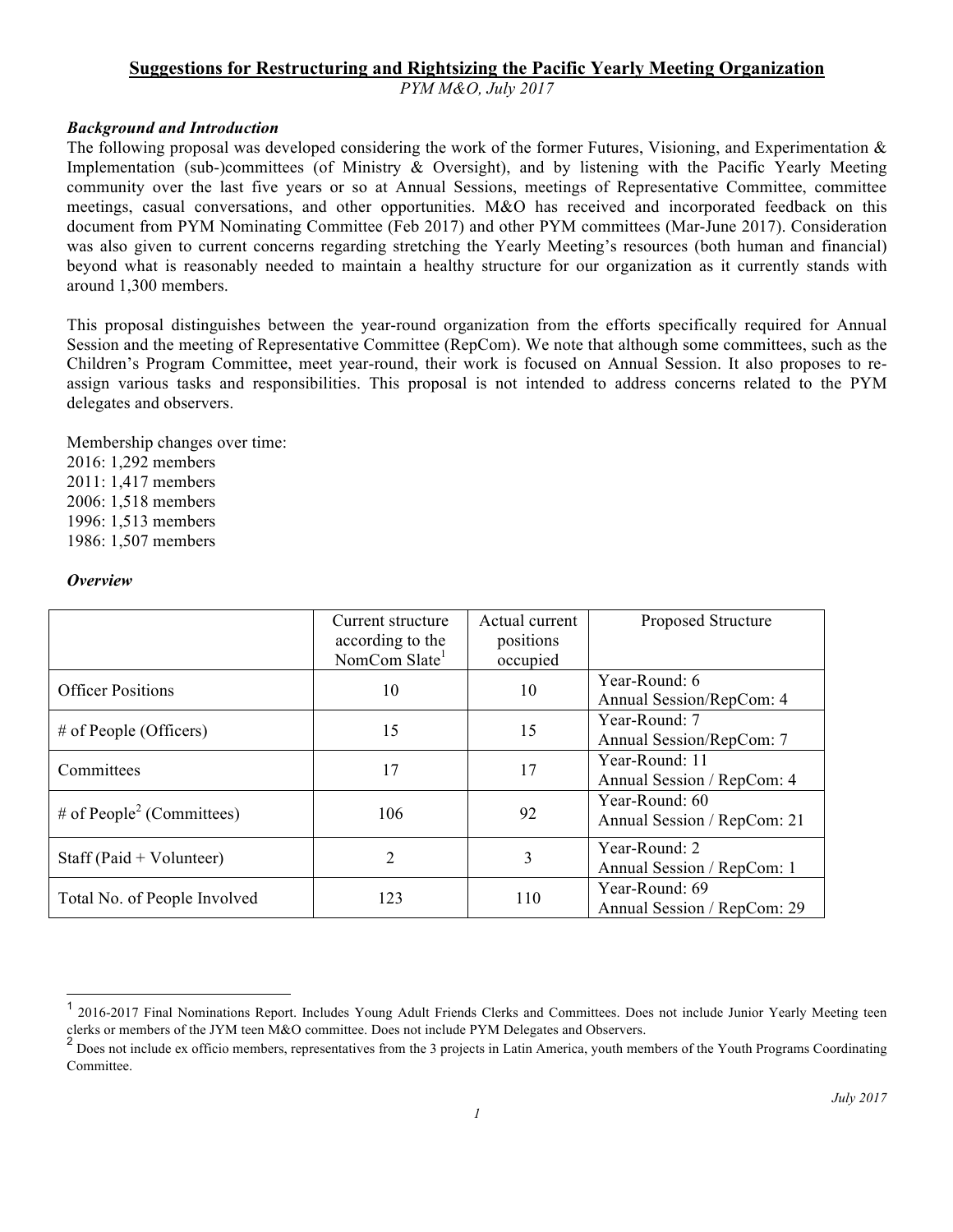# **Proposal<sup>3</sup> Pacific Yearly Meeting (year-round)** *Officers* Presiding Clerk Assistant to the Clerk Historian-Archivist Statistical Clerk(s) Treasurer Assistant to the Treasurer (when requested) *Staff<sup>4</sup>* Youth Programs Coordinator Web Coordinator *PYM Standing Committees* Communications Committee 5 members + Web Coordinator  $ex\ of\ ficio^5$  + Asst. to the Clerk  $ex$ *officio* + Youth Programs Coordinator *ex officio* Discipline Committee 6 members + Historian-Archivist *ex officio* Finance Committee 6 members + Treasurer(s) *ex officio* + Statistical Clerk(s) *ex officio* Latin American Concerns Committee 8 members + *a member is named by each of the Latin American programs: Casa De Los Amigos, El Salvador Project and Guatemala Friends Scholarship Program* Ministry & Oversight Committee 9 members + Presiding Clerk *ex officio* Naming Committee 3 members Nominating Committee 9 members Peace & Social Order Committee 5 members + SCQM PSO Clerk *ex officio* + relevant delegates *ex officio* Unity with Nature Committee 6 members + QEW delegates *ex officio*

Youth Programs Coordinating Committee  $\qquad 6$  members + 4 youth members Holding Corporation 6 members + Treasurer(s) *ex officio* + Presiding Clerk *ex officio*

## **Annual Session / Representative Committee6**

*Officers*

Recording Clerks **Registrars** Reading Clerk Young Adult Friends (YAF) Co-Clerks

#### *Staff*

Children's Program Coordinator *Committees*

| ,,,,,,,,,,,,                  |                                                             |
|-------------------------------|-------------------------------------------------------------|
| <b>Arrangements Committee</b> | $6$ members + Registrars                                    |
| Epistle Committee             | 3 members (this committee is created each spring by $M&O$ ) |
| Children's Program Committee  | 6 members + Children's Program Coordinator (past and        |
|                               | present) ex officio + Youth Programs Coordinator ex officio |
| <b>JYM Adult Committee</b>    | 8 members + Youth Programs Coordinator ex officio           |

 <sup>3</sup> Includes Young Adult Friends. Does not include JYM Teen Clerks or M&O Committee.

<sup>&</sup>lt;sup>4</sup> Staff positions are appointed by the committee relevant to their work instead of Nominating Committee, whether paid or volunteer.

<sup>&</sup>lt;sup>5</sup> *Ex officio* means that one serves as a member of the committee by virtue of another office. An *ex officio* member is a full member of the committee.

While these officers, staff, and committees may do work year-round, their organizing function is primarily for Annual Session and Representative Committee.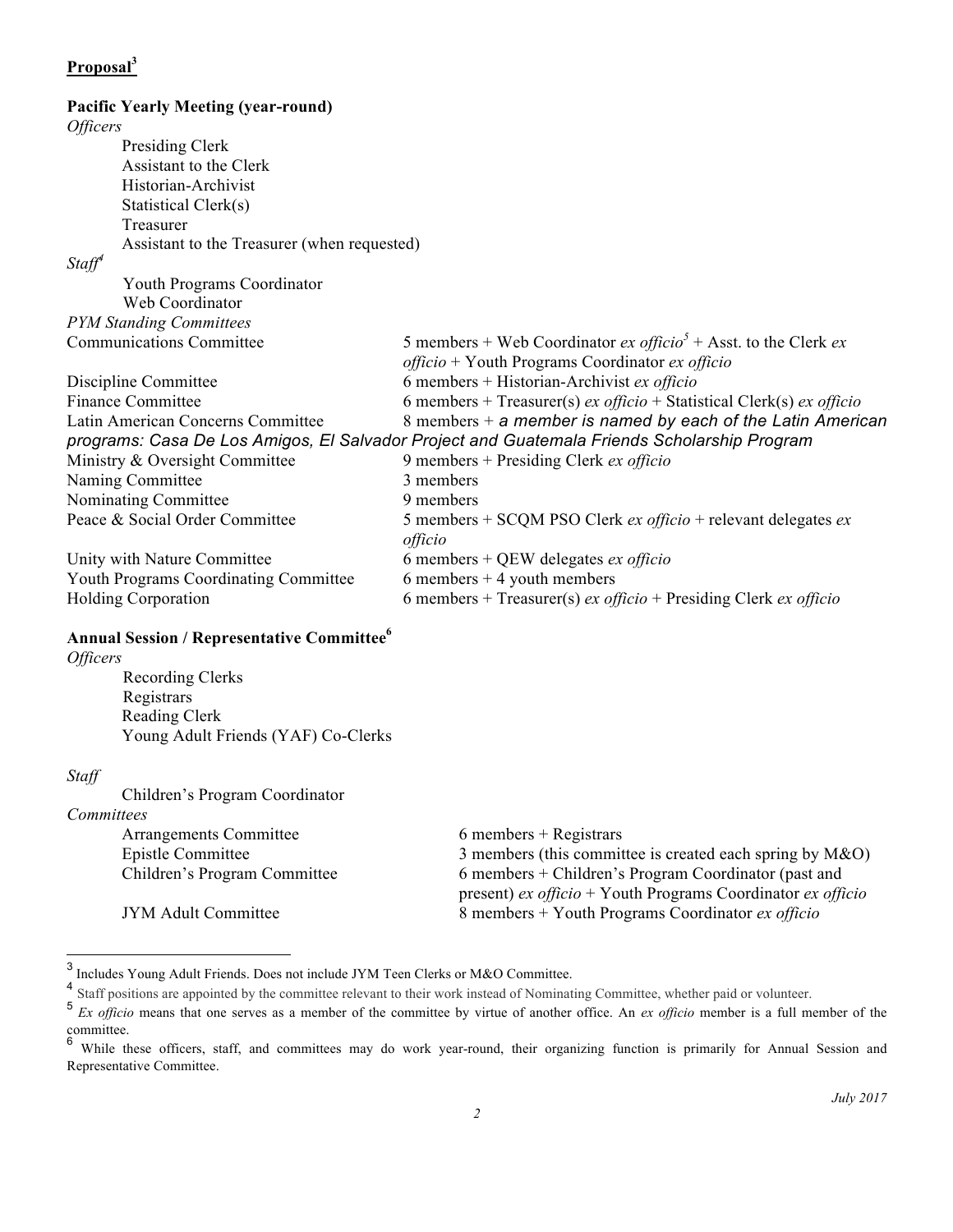# **Committees and Officers to be laid down**

Arrangements Clerks - folded into the new Arrangements Committee Secretariat Committee - tasks currently assigned will be folded into Communications Committee Site Committee - tasks currently assigned will be folded into Arrangements Committee Religious Education for Children Committee - becomes a subcommittee of Ministry & Oversight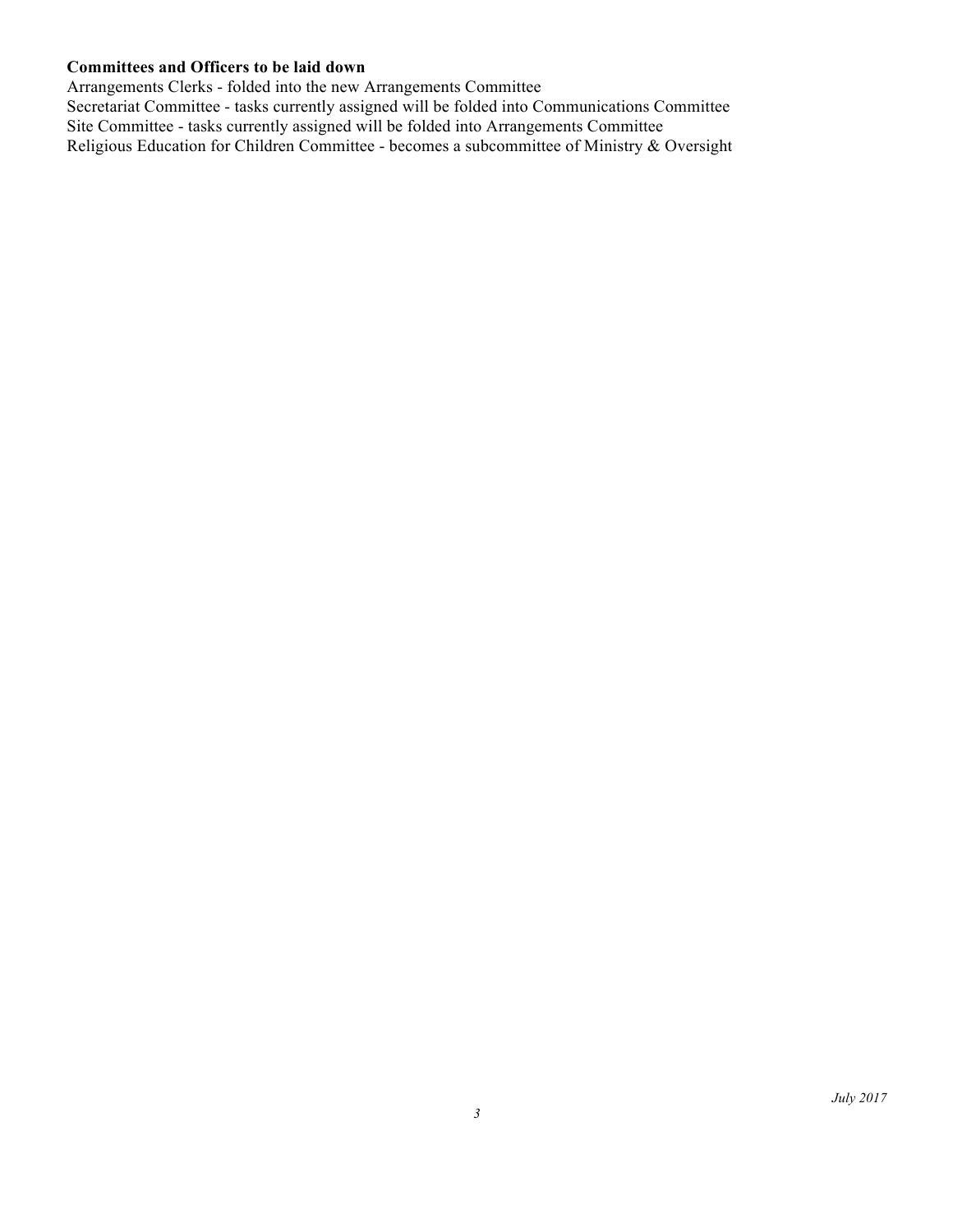Here's another way to look at it: (highlighted officer/committees are not nominated by Nominating Committee)

| <b>Current Officer / Committee Roster</b>                                                        | Proposal                                                     |  |  |
|--------------------------------------------------------------------------------------------------|--------------------------------------------------------------|--|--|
| Presiding Clerk                                                                                  | no change                                                    |  |  |
| Assistant to the Clerk                                                                           | no change                                                    |  |  |
| <b>Arrangements Clerks</b>                                                                       | incorporate into Arrangements Committee under Annual         |  |  |
|                                                                                                  | Session/RepCom                                               |  |  |
| Historian-Archivist                                                                              | no change                                                    |  |  |
| Reading Clerk                                                                                    | Annual Session/RepCom                                        |  |  |
| <b>Recording Clerks</b>                                                                          | Annual Session/RepCom                                        |  |  |
| Registrars                                                                                       | Annual Session/RepCom                                        |  |  |
| <b>Statistical Clerk(s)</b>                                                                      | no change                                                    |  |  |
| Treasurer                                                                                        | no change                                                    |  |  |
| Assistant to the Treasurer (when requested)                                                      | no change                                                    |  |  |
| Young Adult Friends Co-Clerks                                                                    | Annual Session/RepCom                                        |  |  |
| Ministry & Oversight Committee (9 members) +                                                     | no change                                                    |  |  |
| Presiding Clerk ex officio                                                                       |                                                              |  |  |
| Children's Program Committee (6 members) + current                                               | Annual Session/RepCom; 6 members + Children's                |  |  |
| and past Children's Program Coordinators ex officio                                              | Program Coordinator (current and past) $ex$ officio +        |  |  |
|                                                                                                  | Youth Programs Coordinator ex officio                        |  |  |
| Discipline Committee (6 members) + Historian-                                                    | no change                                                    |  |  |
| Archivist ex officio                                                                             |                                                              |  |  |
| Finance Committee (6 members) + Treasurer(s) $ex$                                                | no change                                                    |  |  |
| <i>officio</i> + Statistical Clerk(s) $ex$ <i>officio</i>                                        |                                                              |  |  |
| Holding Corporation (6 members) + Treasurer $ex$                                                 | no change                                                    |  |  |
| <i>officio</i> + Presiding Clerk $ex$ <i>officio</i>                                             |                                                              |  |  |
| Junior Yearly Meeting Adult Committee (9 members)                                                | Annual Session/RepCom; 8 members + Youth Programs            |  |  |
| + Youth Programs Coordinator ex officio                                                          | Coordinator ex officio                                       |  |  |
| Latin American Concerns Committee $(9 \text{ members}) + 3$                                      | 8 members + $a$ member is named by each of the Latin         |  |  |
| project representatives                                                                          | American programs: Casa De Los Amigos, El                    |  |  |
|                                                                                                  | Salvador Project and Guatemala Friends                       |  |  |
|                                                                                                  | Scholarship Program                                          |  |  |
| Peace & Social Order Committee (9 members) +<br>SCQM PSO clerk ex officio, 1 PYM FCNL rep, 1 PYM | 5 members + SCQM PSO clerk ex officio + 1 PYM                |  |  |
| FCL rep ex officio                                                                               | delegate for each relevant organization ex officio           |  |  |
| Religious Education for Children Committee (9                                                    | becomes a subcommittee of Ministry & Oversight as the        |  |  |
| members)                                                                                         | Religious Education Subcommittee                             |  |  |
| Secretariat Committee (3 members) + Asst. to the                                                 | folds into the Communications Committee                      |  |  |
| Clerk ex officio                                                                                 |                                                              |  |  |
| Site Committee (6 members) + Arrangements Clerks                                                 | lay down, but tasks folded into Arrangements Committee       |  |  |
| Unity with Nature Committee $(9 \text{ members}) + QEW$                                          | 6 members + QEW delegates $ex$ officio                       |  |  |
| delegates ex officio                                                                             |                                                              |  |  |
| Youth Programs Coordinating Committee (6 members                                                 | no change                                                    |  |  |
| +4 youth members)                                                                                |                                                              |  |  |
| Nominating Committee (9 members)                                                                 | no change                                                    |  |  |
| Naming Committee (3 members)                                                                     | no change                                                    |  |  |
| Epistle Committee (3 members)                                                                    | no change                                                    |  |  |
| <b>New Additions</b>                                                                             |                                                              |  |  |
| Arrangements Committee                                                                           | $6$ members + Registrars                                     |  |  |
| <b>Communications Committee</b>                                                                  | 5 members + Web Coordinator $ex$ officio + Asst. to the      |  |  |
|                                                                                                  | Clerk $ex$ officio + Youth Programs Coordinator $ex$ officio |  |  |